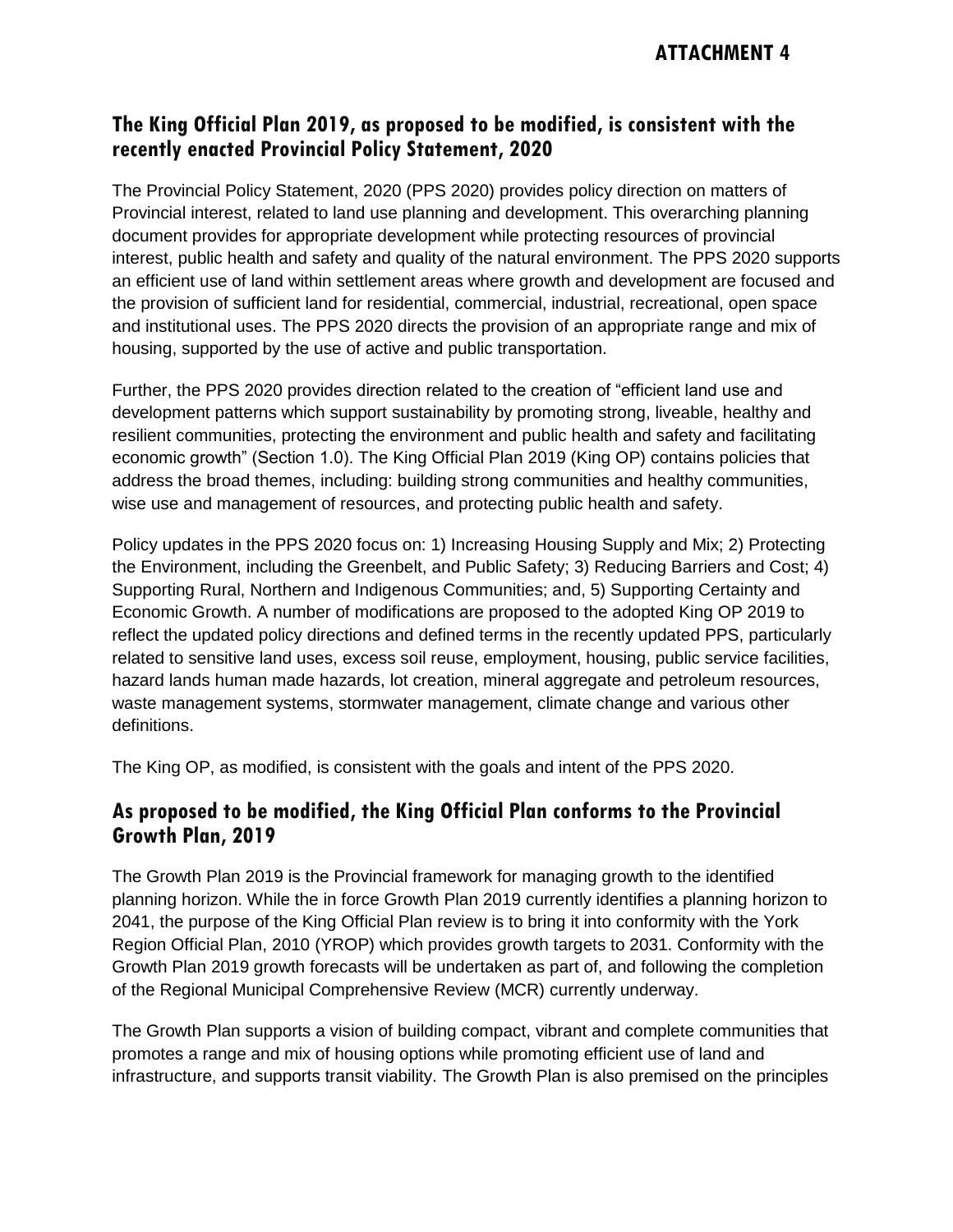of developing a strong and competitive economy and optimizing the use of infrastructure while protecting natural resources.

The King OP includes population and employment forecasts in Tables 1 and 2 consistent with the YROP. The King OP also includes policies that direct forecasted growth and intensification to the Villages of King City, the urban area of the Village of Nobleton, and the Village of Schomberg. Policies have been added or strengthened to ensure infrastructure and community facilities, such as roads, water and wastewater, schools and parks are integrated planned efficiently and as envisioned. Transportation policies have been included with a focus on a safe and an integrated transportation system that provide a range of mobility choices and supports active transportation. There are policies for protecting natural heritage systems, prime agricultural and specialty crop areas, conservation of water, energy, air quality, waste management and cultural heritage, in accordance with the Growth Plan.

To ensure conformity, minor policy modifications are required as outlined in Attachment 1. These proposed modifications are related to settlement boundary expansions, the provincial agricultural system, servicing, infrastructure, and various definitions.

# **The King Official Plan, as proposed to be modified, conforms with the Greenbelt Plan, 2017**

The Greenbelt Plan, 2017 identifies where urbanization should not occur in order to provide permanent protection of the agricultural land base and ecological and hydrological features, areas and functions occurring within its Plan area. The Greenbelt Plan identifies settlement areas (Towns/ Villages and Hamlets) with supporting policy direction for achieving complete communities that are healthier, safer, more equitable and more resilient to the impacts of climate change. It also provides for a diverse range of economic activities associated with rural communities, agriculture, tourism, recreation and resource uses which King Township encompasses. The Greenbelt Plan provides protection of these resources from urban development.

The vast majority of Township of King is within the Greenbelt Plan Area. The King OP is the Township's first conformity exercise with the Greenbelt Plan and contains appropriate policies supportive of the natural heritage and agricultural system that make up the identified Protected Countryside. Minor modifications are outlined in Attachment 1 to address conformity with the Greenbelt Plan regarding natural heritage, servicing, infrastructure and various definitions.

## **The King Official Plan, as proposed to be modified, conforms with the Oak Ridges Moraine Conservation Plan, 2017**

The Oak Ridges Moraine Conservation Plan, 2017 (ORMCP) is an ecologically based plan that provides land use and resource management direction and establishes a policy framework for protection of the ecological integrity of the Oak Ridges Moraine. A large portion of the Township is located within the Oak Ridges Moraine Conservation Plan Area. The King OP carries forward the ORMCP's four land use designations: 1) Natural Core Area; 2) Natural Linkage Area; 3)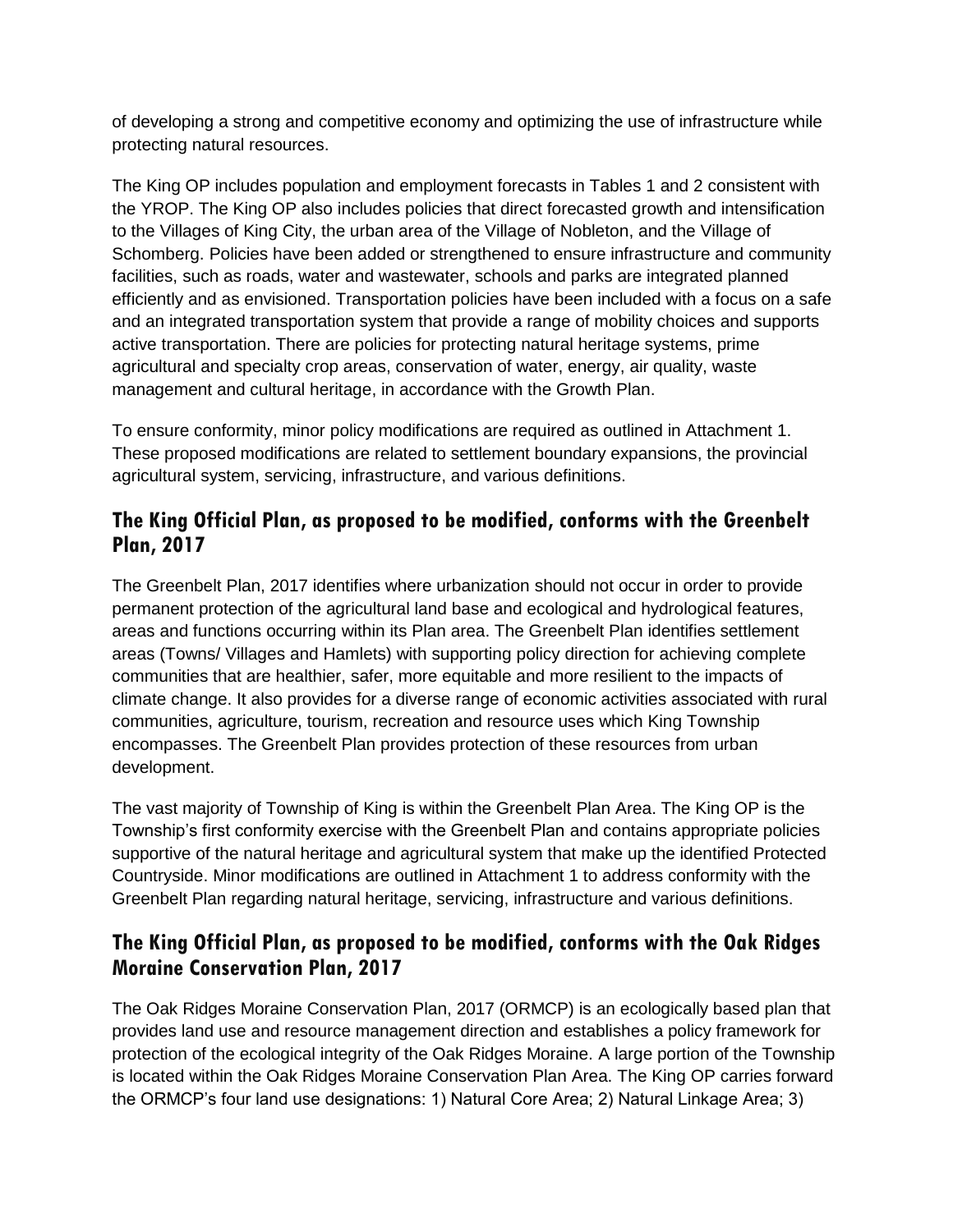Countryside Area; and, 4) Settlement Areas, and their associated policies. The ORMCP also sets out other restrictions and policies regarding environmental protection, agricultural system, infrastructure, landform conservation, groundwater protection, natural resources, and cultural, recreation and tourism, which are reflected in this new Official Plan.

Modifications to the adopted King OP are proposed in Attachment 1 to provide clarity and further address conformity with the ORMCP related to secondary residential units, site alteration and tree by-laws, vegetation protections zones servicing, infrastructure.

## **As proposed to be modified, the new King Official Plan conforms with the Lake Simcoe Protection Plan, 2009**

The northern portion of King Township is located within the Lake Simcoe watershed. The Lake Simcoe Protection Plan, 2009 (LSPP) is a comprehensive plan to protect and restore the ecological health of Lake Simcoe and its watershed. The LSPP addresses long term environmental issues in the Lake Simcoe watershed by promoting actions that address threats to the ecosystem, such as excessive phosphorus, invasive species, and climate change. The LSPP includes policies to protect and restore natural areas including the Lake Simcoe shoreline, its tributaries and wetlands in addition to restoring the health of fish and other aquatic life. The King OP was updated to address storm water management requirements and the Designated Policies of the LSPP. It also includes the applicable policies related to water quantity and quality, and natural heritage. However, minor modifications are proposed, as outlined in Attachment 1, to provide further clarity with respect to the LSPP.

### **The Official Plan, as proposed to be modified, conforms with the York Region Official Plan, 2010**

The York Region Official Plan, 2010 sets out policies that will guide economic, environmental and community building decisions and manage growth within York Region to the year 2031. The YROP also includes policies to guide land use planning at a regional level, consistent with the provincial policy direction when it was approved. It emphasizes growth management by providing direction on city building, complete communities, and where intensification should occur, protecting agricultural areas and employment lands, and identifying servicing and infrastructure needs. Healthy communities, providing a mix of house options, including affordable housing, natural heritage protection, cultural heritage resource conservation, source water protection, sustainability, a transit-first approach, active transportation and infrastructure efficiency all are key component of the YROP.

The King OP, as proposed to be modified, reflects the general policy direction of the YROP. Policies are included that protect the Regional Greenlands system utilizing a systems approach, and that provide the framework for sustainable growth management. The Plan places importance on its rural area and Hamlets, and agricultural protection. Some areas of the YROP are more restrictive than the policies of the Provincial Plans, like prohibiting "Major Development" in Hamlets. The King OP is required to conform to the applicable policies of the YROP-2010.